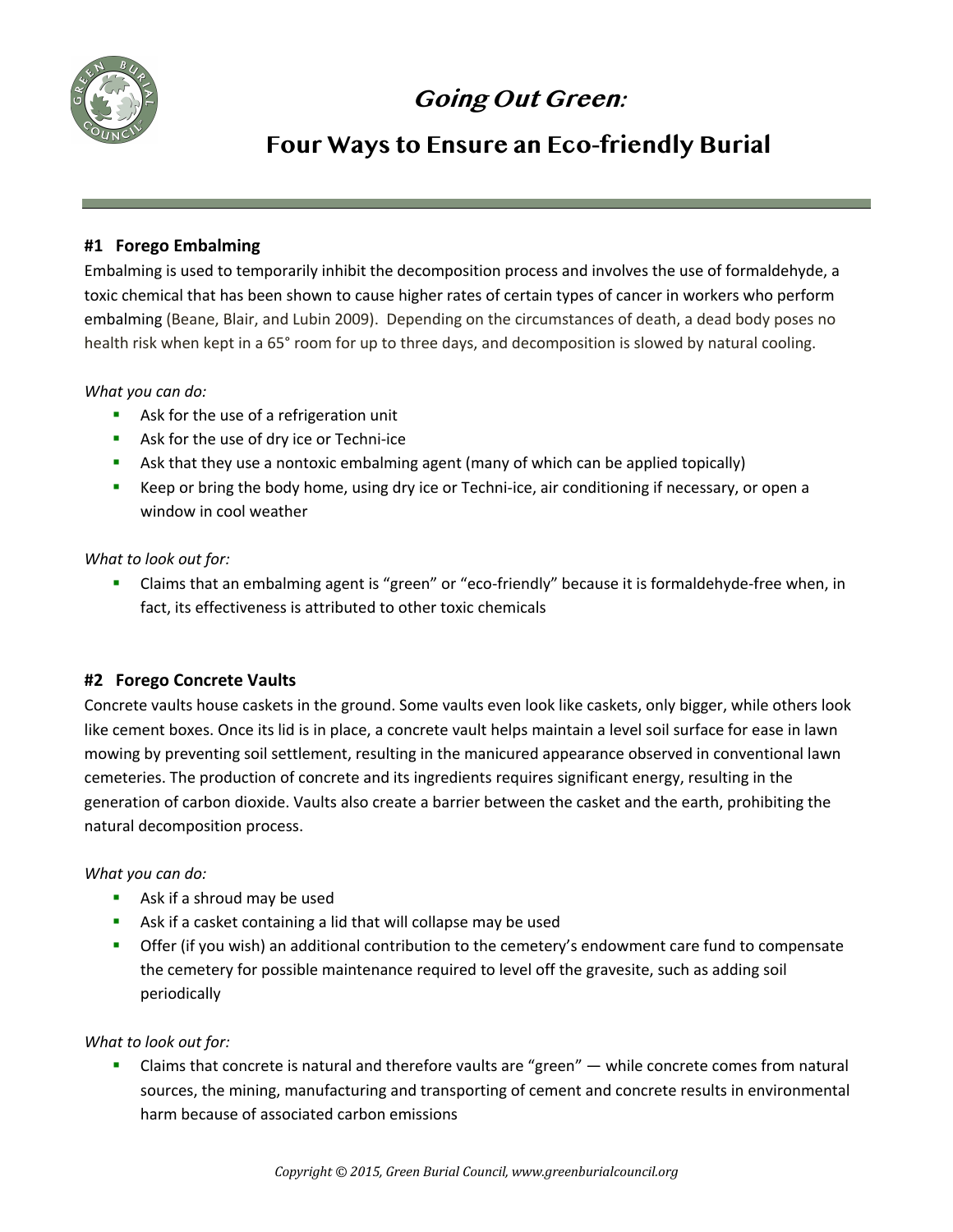Butterdishing — eliminating the barrier between the casket and the earth by inverting the vault. Inversion of a vault (putting the casket in the ground first and then placing the vault over the casket face down) is not an eco- friendly alternative because the environmental impact due to the manufacturing and transportation of the vault is not eliminated.

# **#3 Replace Toxic Burial Containers**

Too often, caskets are made using toxic chemicals that may be harmful to workers. In addition, some caskets are made with materials that require large amounts of energy, either because of their content such as metal, or because they have been shipped long distances. Other caskets, even though constructed from "natural" materials, may cause environmental harm because such materials have not been harvested in a sustainable manner, such as timber that comes from clear-cut forests.

## *What you can do:*

- Ask if the casket is made from sustainably harvested wood
- **Ask if the liner of the casket is made of organic material**
- **•** Ask if the product or its components were transported over long distances to reach the consumer (>3000 miles)
- **•** Ask what is known about the finishes and adhesives that are used. Do they contain plastics, acrylics, or similar synthetic polymeric materials?
- **•** Ask if the product has been reviewed by an independent, third party trust provider such as the GBC
- Consider using a shroud instead of a casket —a shroud can be made from simple cloth obtained from a local fabric store. Growing numbers of shrouds are now being manufactured with handles and stability boards that make them easier to carry and to lower into a grave.
- § Consider having a casket or shroud crafted by a local artist or craftsperson, using locally-sourced organic materials

## *What to look out for:*

- Keep in mind that terms like "natural," "sustainable," and "green" could be meaningless if not readily understood and verifiable by a consumer or certified by an independent, third party trust provider
- § Claims of "biodegradability," while important in helping reduce waste in landfills, mean very little in this context, especially since almost any material will eventually break down in the earth
- Statements about "different shades of green" this phrase is often used to obfuscated and confuse

## **#4 Maintain and Protect Natural Habitat**

One of the most compelling reasons to choose green burial is the promise that it preserves or restores natural habitat.

*What you can do:* 

- **•** Choose a green cemetery with legal protections that prevents the land from becoming (or returning to) a conventional cemetery and that has established a fund for long-term maintenance
- § Ask if the cemetery has a *restrictive covenant* or a *conservation easement* on the property
- **•** Ask if the cemetery puts at least 5% of the sales from burial plots into an endowment fund